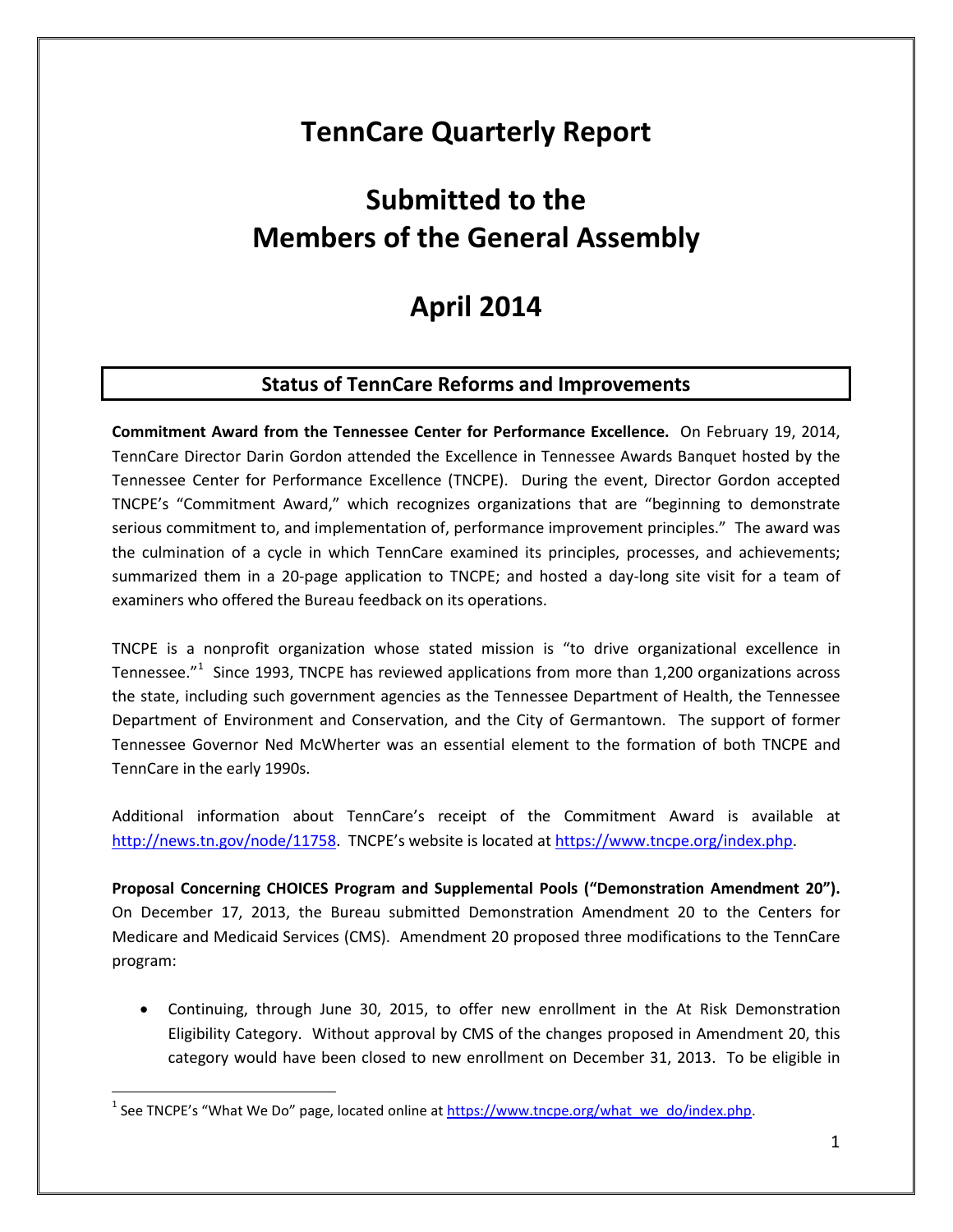this category, individuals must be adults who are financially eligible for Long-Term Services and Supports (LTSS), who meet the Level of Care criteria for LTSS that existed in Tennessee on June 30, 2012, but not the criteria that went into effect on July 1, 2012, and who are at risk for institutionalization in the absence of Home and Community Based Services (HCBS) that are available to them through the CHOICES Program;

- Expanding the State's Essential Access Hospital (EAH) Pool to address the fact that Tennessee is now the only state in the country without a Disproportionate Share Hospital (DSH) allotment specified in federal statute. Under Amendment 20, funds previously associated with DSH payments in Tennessee would be added to the EAH Pool; and
- Increasing the State's Public Hospital Supplemental Payment (PHSP) Pool and adding Erlanger Medical Center in Chattanooga to the list of hospitals eligible for these special payments.

Following CMS's approval on December 30, 2013, of the component of Amendment 20 concerning the At Risk Demonstration Eligibility Category, negotiations on the components pertaining to the EAH Pool and the PHSP Pool were conducted throughout the January-March 2014 quarter. CMS issued written approval of the remaining provisions of Amendment 20 on March 28, 2014. As of this writing, the state is in discussions with CMS regarding the exact wording of the revised Special Terms and Conditions of the TennCare Demonstration agreement.

**Possible Changes to TennCare Benefits ("Demonstration Amendment 21").** On January 27, 2014, TennCare submitted Demonstration Amendment 21 to CMS. Amendment 21 repeats several changes proposed in each of the last four years that were made unnecessary each time by the Tennessee General Assembly's passage or renewal of a one-year hospital assessment fee. Changes to the TennCare benefit package for adults that would be necessary if the fee were not renewed in 2014 are as follows:

- Elimination of physical therapy, speech therapy, and occupational therapy for all adults
- Benefit limits on certain hospital services, lab and X-ray services, and health practitioners' office visits for non-pregnant adults and non-institutionalized adults

As of the end of the January-March 2014 quarter, negotiations between the State and CMS on Amendment 21 had not commenced. If the General Assembly extends the fee for State Fiscal Year 2014-2015 by passing House Bill 1950 / Senate Bill 1908, then the Bureau will withdraw Amendment 21.

**Managed Care Organization (MCO) Contracts.** After issuing a Request for Proposals (RFP) for three MCOs to furnish managed care services to the TennCare population, the Bureau announced on December 16, 2013, that successful bids had been submitted by Amerigroup, BlueCare, and UnitedHealthcare, the companies already comprising TennCare's managed care network. The new contracts, which became effective on January 1, 2014, require delivery of physical health services,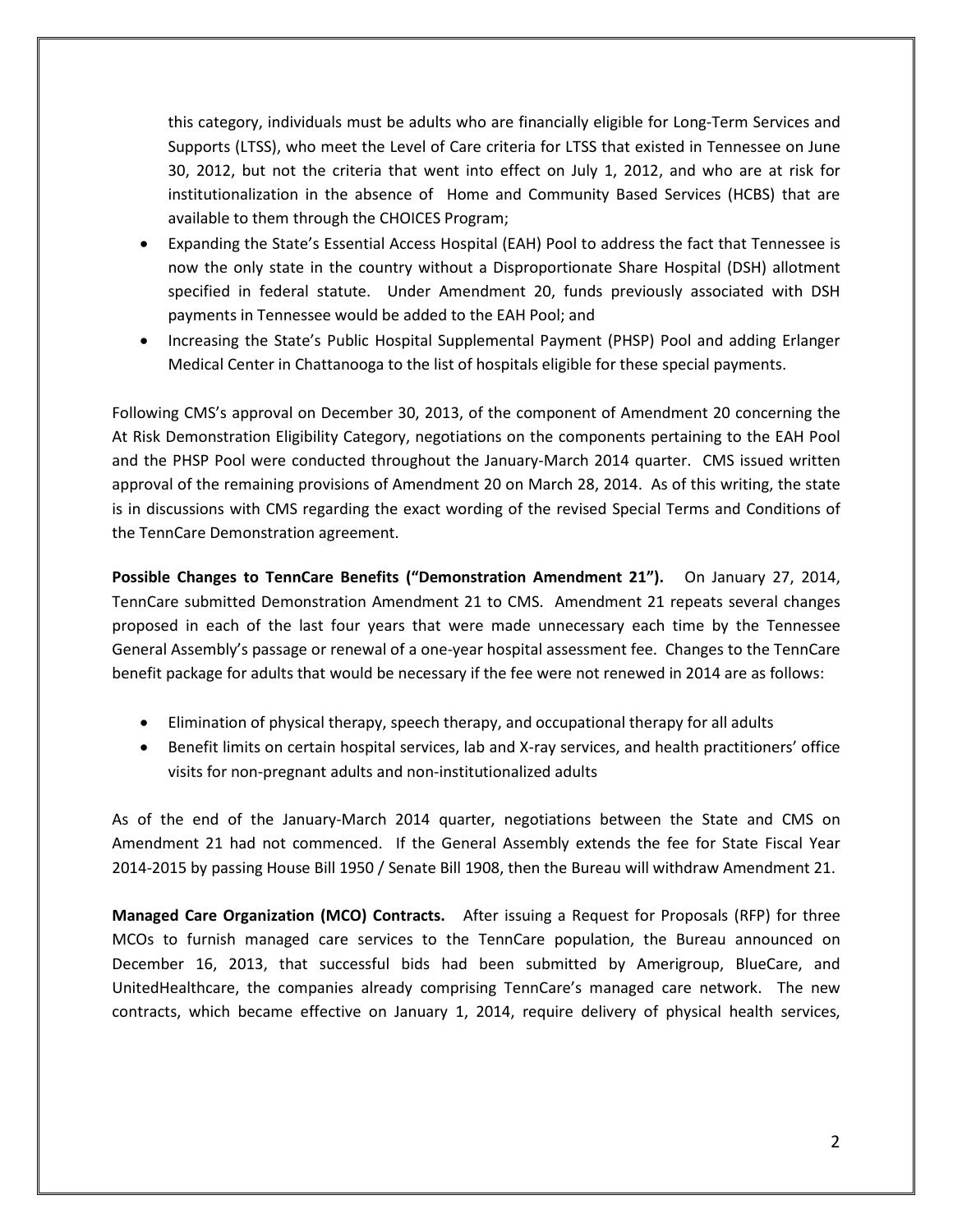behavioral health services, and Long-Term Services and Supports (LTSS) in all three of Tennessee's grand regions. Each of the previous contracts, by contrast, was limited to only one grand region.<sup>[2](#page-2-0)</sup>

During the January-March 2014 quarter, TennCare began work with each contractor to ensure a seamless transition to the statewide service delivery model scheduled for implementation on January 1, 2015. Although a phased-in approach had originally been envisioned (with implementation in Middle Tennessee on January 1, 2015, and in East and West Tennessee later that calendar year), the MCOs' level of preparedness indicated that delivery of services could begin in all three grand regions simultaneously. In addition, the Bureau and the MCOs are coordinating their efforts to minimize the impact of the transition on enrollees: preliminary estimates are that only one-third of the enrollee population will be reassigned from one health plan to another.

**"Flat File" Option.** Since January 1, 2014, the Federally-Facilitated Marketplace (FFM) has been conducting eligibility determinations for the MAGI categories of Medicaid and CoverKids in Tennessee. (MAGI categories are those Medicaid categories for which financial eligibility is determined according to a new methodology set out in the Affordable Care Act called "MAGI," for Modified Adjusted Gross Income. Most Medicaid categories are MAGI categories.) The FFM reports to the state on individuals whom it has found eligible for Medicaid or CoverKids, and the state enrolls these persons accordingly. For several months now, the federal government has been transmitting applicant information to the states through a mechanism called "Account Transfers (ATs)" which are intended to provide information on a near-real time basis. Because the AT transmissions from the FFM to states were not ready to be implemented by January  $1<sup>st</sup>$ , the federal government requested that states use AT flat files, which are static weekly data transmittals, to enroll persons whom the FFM has determined to be eligible. Tennessee has accepted this option, and received approval to implement a "flat file option" to be able to use data from the flat files to enroll persons in TennCare and CoverKids.

**Extension of the Eligibility Renewal Process.** In 2013 CMS sent out a letter (SHO #13-003) offering certain options to State Medicaid agencies in order for them to implement targeted enrollment strategies to facilitate Medicaid and CHIP enrollment and renewal in 2014. Five specific strategies were proposed and discussed in detail.

By far the most popular strategy among states has been Strategy 2, "Delayed Renewals and Date of Completion." Implementation of this strategy would relieve the state from having to operate two sets of eligibility rules during a period of time and would, instead, allow the state to process renewals on an alternative schedule. As of March 5, 2014, 35 states had received approval to implement this strategy, with more requests pending. TennCare has elected to pursue Strategy 2 and is awaiting approval.

<span id="page-2-0"></span> $2$  Under the previous arrangement, a single entity could hold more than one contract. BlueCare, for instance, had managed care contracts in East and West Tennessee. Amerigroup, by contrast, held a managed care contract only in Middle Tennessee.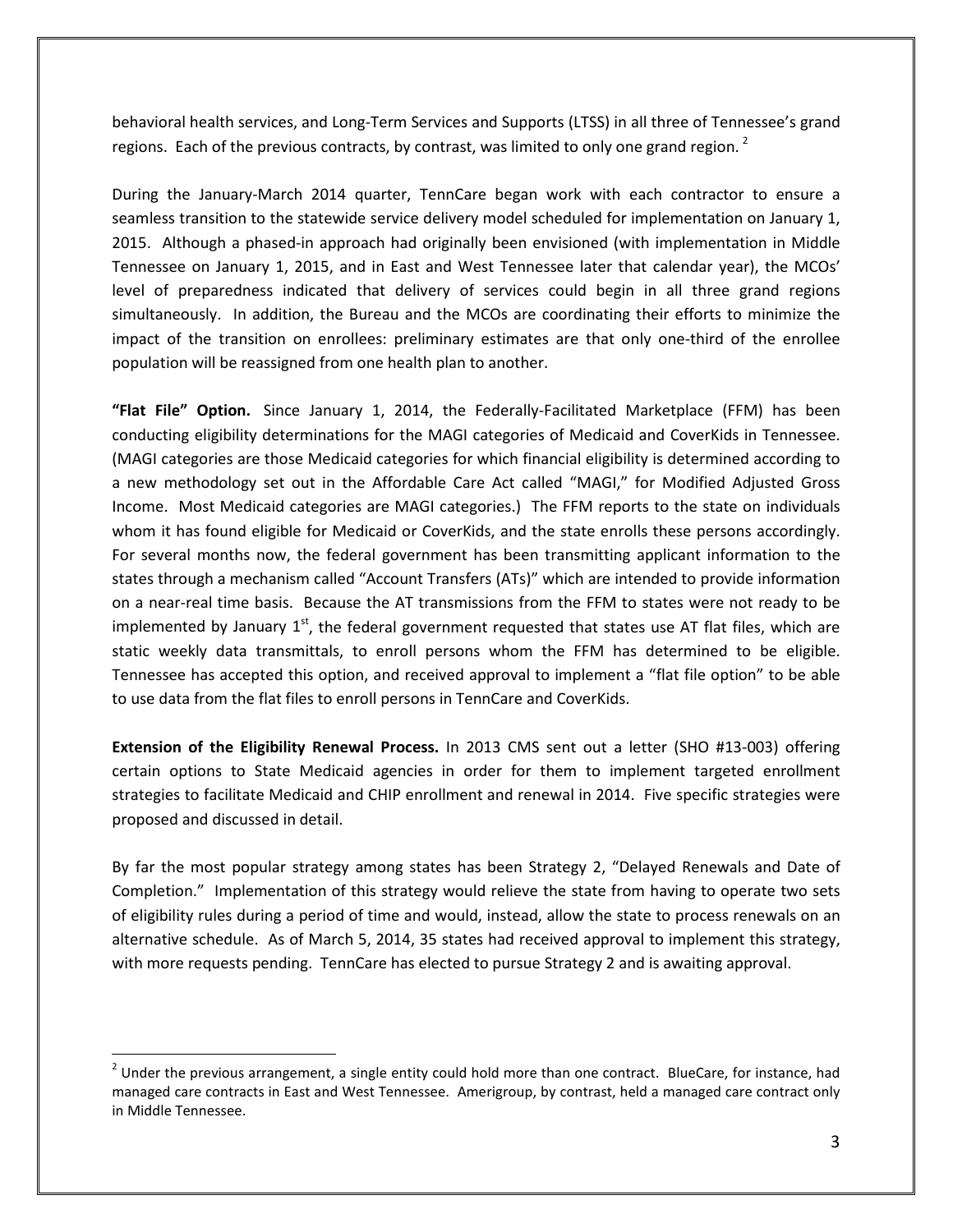**Incentives for Providers to Use Electronic Health Records.** The Electronic Health Records (EHR) Incentive Program is a partnership between federal and state governments that grew out of the Health Information Technology for Economic and Clinical Health (HITECH) Act. The purpose of the program, as its name suggests, is to provide financial incentives to Medicaid providers<sup>[3](#page-3-0)</sup> to replace outdated, often paper-based approaches to medical record-keeping with electronic systems that meet rigorous certification criteria and that can improve health care delivery and quality. The federal government provides 100 percent of the funding for the incentive payments and 90 percent of the administrative costs.

Currently, Medicaid providers may qualify for three types of payments:

 $\overline{a}$ 

- First-year payments to providers who either adopt, implement, or upgrade to certified EHR technology capable of meeting "meaningful use" (i.e., use that is measurable in both quantity and quality) standards, or who achieve meaningful use of certified EHR technology for any period of 90 consecutive days;
- Second-year payments to providers who have received first-year payments and who subsequently achieved meaningful use of certified EHR technology for any period of 90 consecutive days;
- Third-year payments to providers who continue to demonstrate meaningful use of certified EHR technology.

EHR payments made by TennCare during the January-March 2014 quarter as compared with payments made throughout the life of the program appear in the table below:

| <b>Payment Type</b>  | <b>Number of Providers</b>     | <b>Quarterly Amount</b> | <b>Cumulative Amount</b> |
|----------------------|--------------------------------|-------------------------|--------------------------|
|                      | <b>Paid During the Quarter</b> | Paid (Jan-Mar 2014)     | <b>Paid to Date</b>      |
| First-year payments  | 125 providers $4$              | \$2,656,250             | $$135,125,690^5$         |
|                      | (54 nurse practitioners,       |                         |                          |
|                      | 50 physicians, 13              |                         |                          |
|                      | dentists, 7 certified nurse    |                         |                          |
|                      | midwives, and 1                |                         |                          |
|                      | physician assistant)           |                         |                          |
| Second-year payments | 185 providers                  | \$8,815,266             | \$36,008,454             |
|                      | (112 physicians, 56 nurse      |                         |                          |
|                      | practitioners, and 17          |                         |                          |

<span id="page-3-0"></span><sup>&</sup>lt;sup>3</sup> CMS allows two types of providers to participate in the Medicaid EHR Incentive Program: medical professionals (physicians, nurse practitioners, certified nurse midwives, dentists, and certain kinds of physician assistants) and

<span id="page-3-1"></span>hospitals (acute care hospitals, critical access hospitals, and children's hospitals).<br><sup>4</sup> Of the 125 providers receiving first-year payments in the January-March 2014 quarter, 4 earned their incentives by successfully attesting to meaningful use of EHR technology in their first year of participation in the program.<br><sup>5</sup> TennCare's previous Quarterly Report to the General Assembly identified the cumulative total of first-y

<span id="page-3-2"></span>payments as \$132,790,952. This total was subsequently revised to \$132,469,440 based on corrections made by Maximus, the company with which TennCare contracts to maintain its Provider Incentive Payment Program system.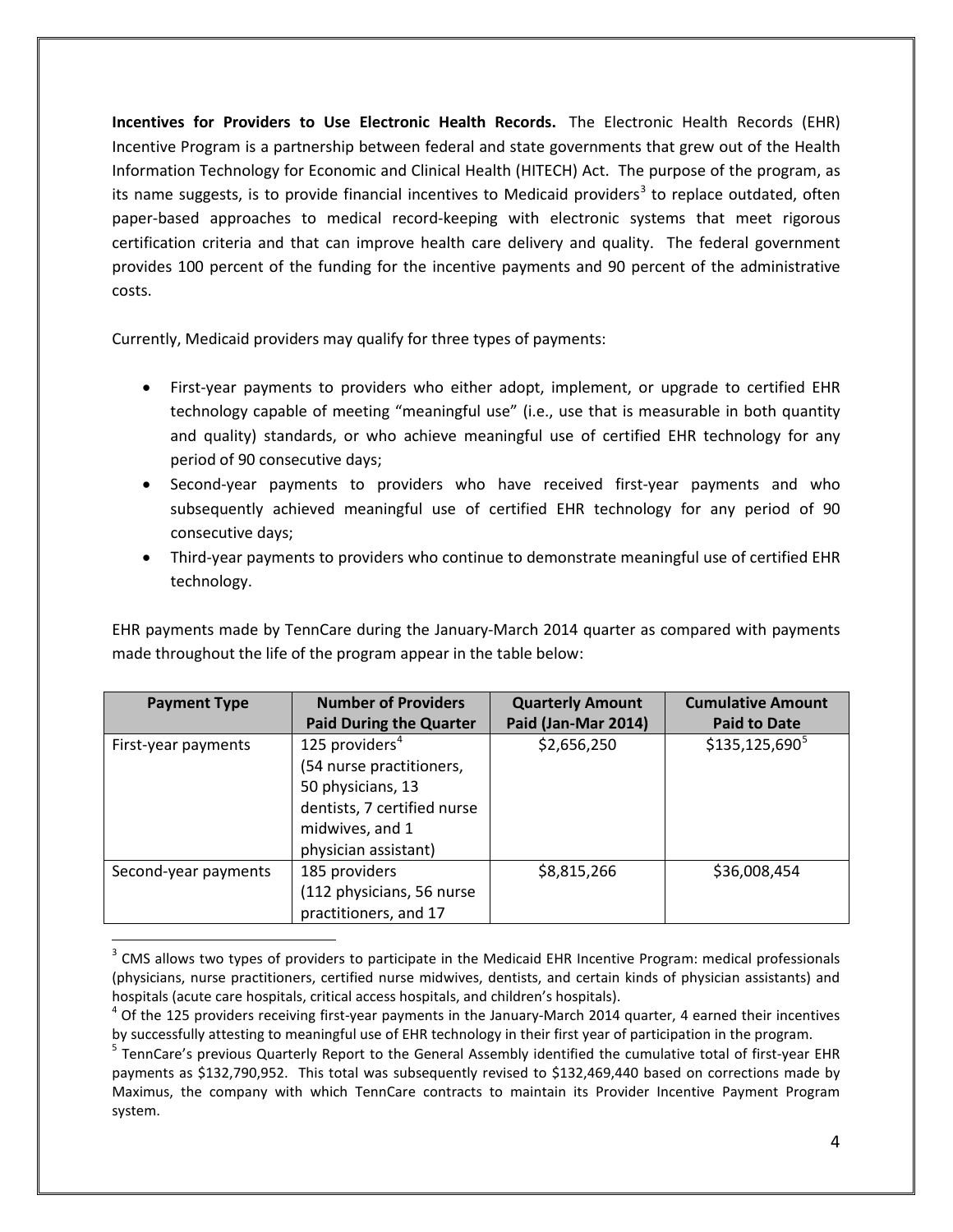| <b>Payment Type</b> | <b>Number of Providers</b><br><b>Paid During the Quarter</b>                                                | <b>Quarterly Amount</b><br>Paid (Jan-Mar 2014) | <b>Cumulative Amount</b><br><b>Paid to Date</b> |
|---------------------|-------------------------------------------------------------------------------------------------------------|------------------------------------------------|-------------------------------------------------|
|                     | hospitals)                                                                                                  |                                                |                                                 |
| Third-year payments | 60 providers (44<br>physicians, 14 nurse<br>practitioners, 1 certified<br>nurse midwife, and 1<br>hospital) | \$704,531                                      | \$704,531                                       |

Technical assistance activities, outreach efforts, and other EHR-related projects conducted by Bureau staff during the quarter included:

- Participation throughout the quarter in five Southeast Regional Collaboration for HIT/HIE (SERCH) calls, in which government officials from 11 states pool knowledge and resources to address areas of common concern within the field of Health Information Technology;
- Telephone assistance throughout the quarter for eligible professionals attesting to Meaningful Use;
- Hosting a Meaningful Use webinar on January 27;
- Attending a demonstration on March 11 of the Immunization Registry electronic transmissions system at Vanderbilt University Medical Center, an application that allows Vanderbilt clinics to exchange information related to routine immunizations with the Tennessee Department of Health;
- Conducting a conference call on March 12 to aid a children's hospital with Meaningful Use attestation;
- Meeting with tnREC (Tennessee's regional extension center for health information technology) on March 27 to improve alignment between the information that providers include in their attestations and the requirements of the EHR program;
- Responding to more than 500 inquiries submitted to the EHR Meaningful Use email box;
- Monthly newsletters distributed by the Bureau's EHR ListServ; and
- A quarterly reminder issued through the Provider Incentive Payment Program ("PIPP") system to Tennessee providers who had registered at the federal level but who have not registered or attested at the state level.

Several projects are being planned for—or are culminating in—the upcoming months. Workshops for providers throughout the state, for instance, are being arranged for the April-June 2014 quarter. In addition, TennCare will submit an annual report of EHR incentive activity to CMS by the conclusion of April, the same month in which a semi-automated tool for evaluating Stage 2 Meaningful Use attestations is expected to be finalized.

**Essential Access Hospital (EAH) Payments.** The TennCare Bureau continued to make Essential Access Hospital payments during the January-March 2014 quarter. Essential Access Hospital payments are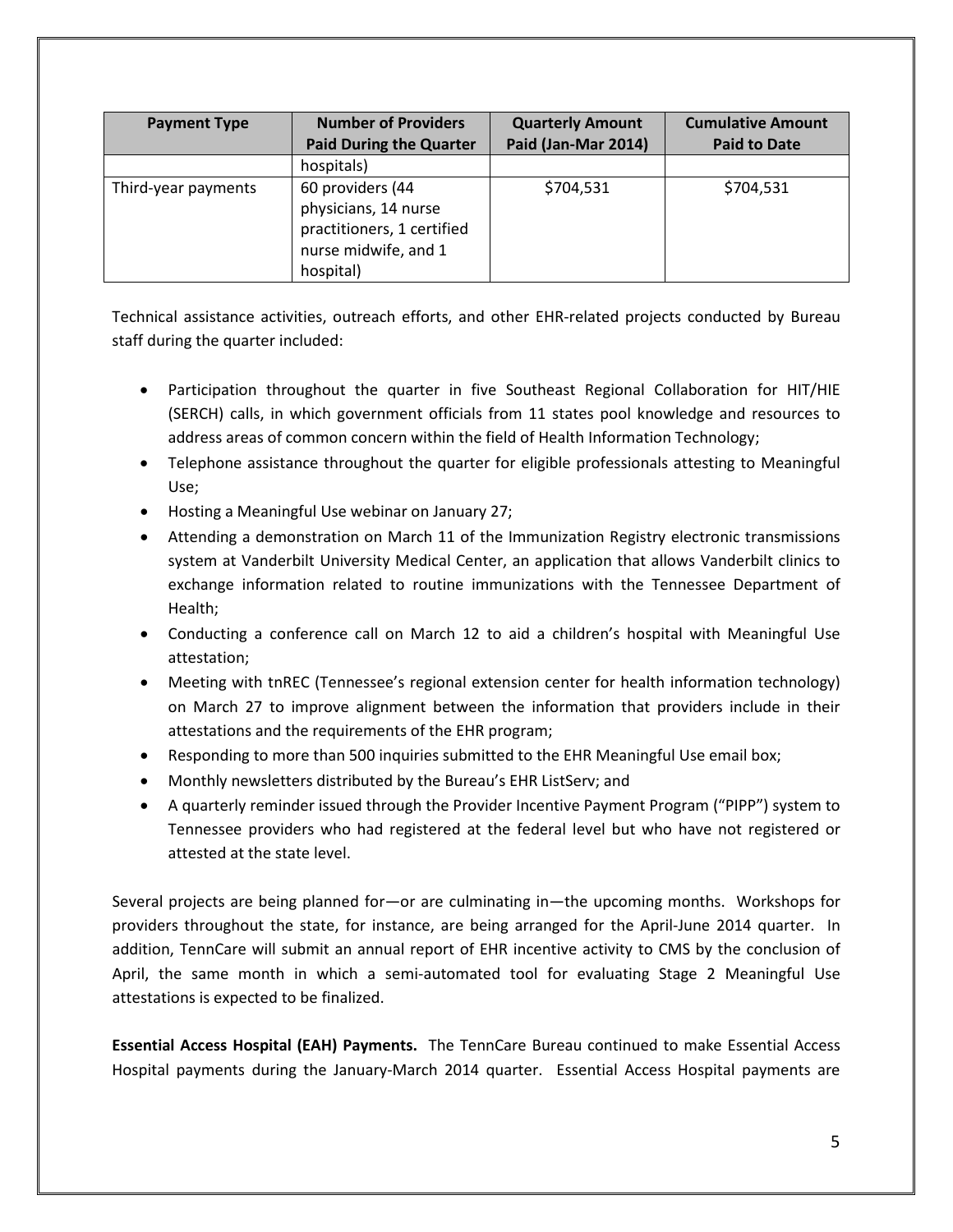payments from a pool of \$100 million (\$34,220,000 in State dollars) appropriated by the General Assembly and funded by the Enhanced Coverage Fee.

The methodology for distributing these funds specifically considers each hospital's relative contribution to providing services to TennCare members, while also acknowledging differences in payer mix and hospitals' relative ability to make up TennCare losses. Data from the Hospital Joint Annual Report is used to determine hospitals' eligibility for these payments. Eligibility is determined each quarter based on each hospital's participation in TennCare. In order to receive a payment for the quarter, a hospital must be a contracted provider with TennCare Select and at least one other Managed Care Organization (MCO), and it must have contracted with TennCare Select for the entire quarter that the payment represents. Excluded from the Essential Access Hospital payments are Critical Access Hospitals, which receive cost-based reimbursement from the TennCare program and, therefore, are not included, and the four State mental health institutes.

The Essential Access Hospital payments made during the third quarter of State Fiscal Year 2014 for dates of service during the second quarter are shown in the table below.

|                                            |                          | <b>EAH Third Quarter FY</b> |
|--------------------------------------------|--------------------------|-----------------------------|
| <b>Hospital Name</b>                       | County                   | 2014                        |
| Vanderbilt University Hospital             | Davidson County          | \$3,275,631                 |
| Regional Medical Center at Memphis         | Shelby County            | \$3,072,008                 |
| <b>Erlanger Medical Center</b>             | <b>Hamilton County</b>   | \$2,618,413                 |
| University of Tennessee Memorial Hospital  | <b>Knox County</b>       | \$1,498,746                 |
| Johnson City Medical Center (with          |                          |                             |
| Woodridge)                                 | <b>Washington County</b> | \$1,259,775                 |
| Metro Nashville General Hospital           | Davidson County          | \$775,427                   |
| LeBonheur Children's Medical Center        | Shelby County            | \$715,777                   |
| Parkridge Medical Center (with Parkridge   |                          |                             |
| Valley)                                    | <b>Hamilton County</b>   | \$653,989                   |
| East Tennessee Children's Hospital         | <b>Knox County</b>       | \$534,223                   |
| Jackson - Madison County General Hospital  | <b>Madison County</b>    | \$528,354                   |
| Methodist Healthcare - South               | Shelby County            | \$443,711                   |
| Methodist Healthcare - Memphis Hospitals   | Shelby County            | \$413,340                   |
| Saint Jude Children's Research Hospital    | <b>Shelby County</b>     | \$408,108                   |
| University Medical Center (with McFarland) | <b>Wilson County</b>     | \$389,627                   |
| Saint Thomas Midtown Hospital              | Davidson County          | \$381,325                   |
| <b>Centennial Medical Center</b>           | Davidson County          | \$288,040                   |
| Physicians Regional Medical Center         | <b>Knox County</b>       | \$284,354                   |
| Methodist Healthcare - North               | Shelby County            | \$274,578                   |
| Skyline Medical Center (with Madison       |                          |                             |
| Campus)                                    | Davidson County          | \$266,243                   |
| Saint Francis Hospital                     | Shelby County            | \$246,950                   |
| Saint Thomas Rutherford Hospital           | <b>Rutherford County</b> | \$244,441                   |

#### **Essential Access Hospital Payments for the Quarter**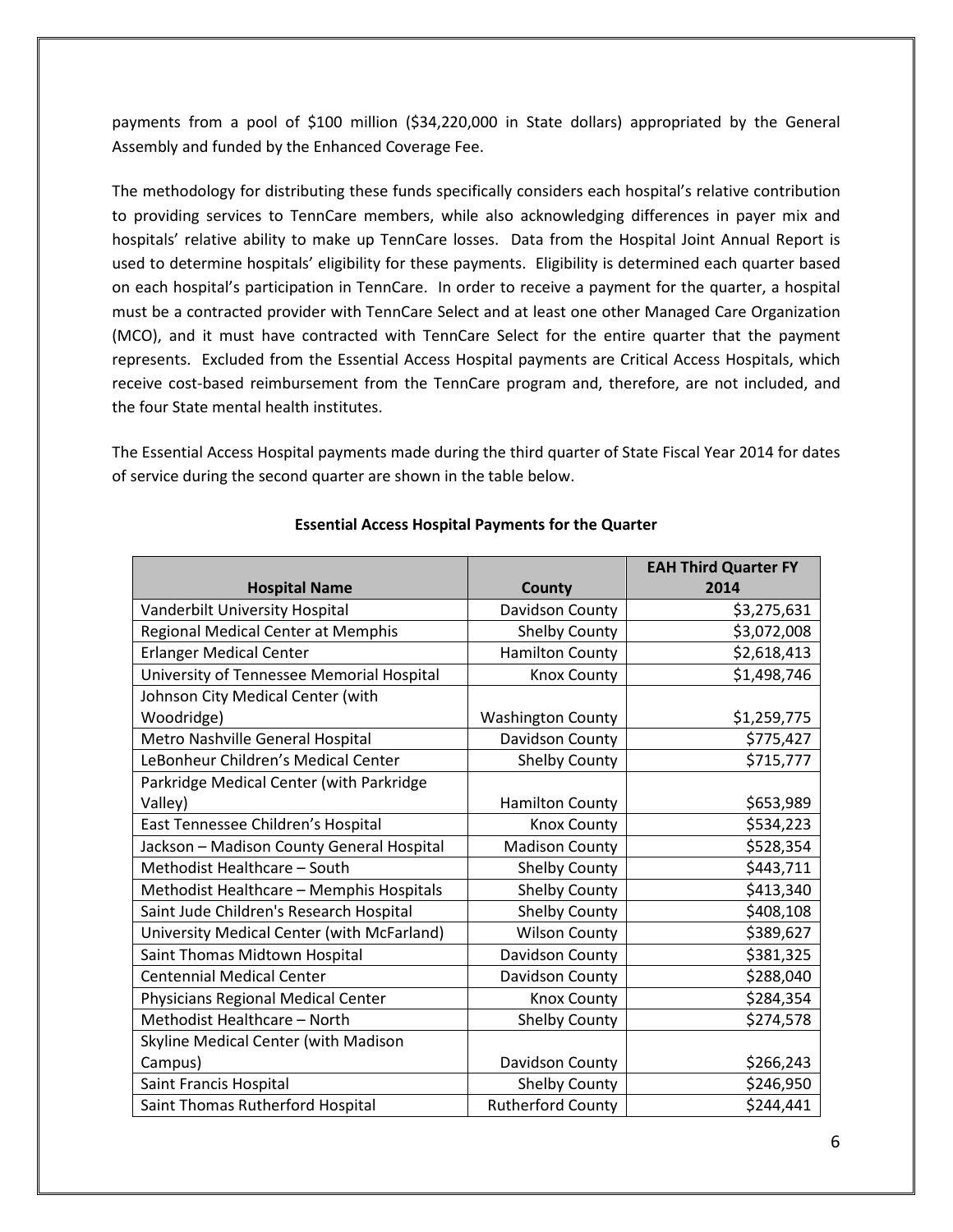|                                            |                          | <b>EAH Third Quarter FY</b> |
|--------------------------------------------|--------------------------|-----------------------------|
| <b>Hospital Name</b>                       | <b>County</b>            | 2014                        |
| Parkwest Medical Center (with Peninsula)   | <b>Knox County</b>       | \$240,097                   |
| Wellmont Holston Valley Medical Center     | <b>Sullivan County</b>   | \$235,084                   |
| Maury Regional Hospital                    | <b>Maury County</b>      | \$228,572                   |
| Fort Sanders Regional Medical Center       | <b>Knox County</b>       | \$210,243                   |
| Pathways of Tennessee                      | <b>Madison County</b>    | \$206,684                   |
| <b>Skyridge Medical Center</b>             | <b>Bradley County</b>    | \$190,095                   |
| Ridgeview Psychiatric Hospital and Center  | <b>Anderson County</b>   | \$186,980                   |
|                                            | Montgomery               |                             |
| <b>Gateway Medical Center</b>              | County                   | \$173,333                   |
| Cookeville Regional Medical Center         | <b>Putnam County</b>     | \$172,102                   |
| <b>Delta Medical Center</b>                | <b>Shelby County</b>     | \$167,817                   |
| Parkridge East Hospital                    | <b>Hamilton County</b>   | \$162,909                   |
| Methodist Hospital - Germantown            | <b>Shelby County</b>     | \$161,496                   |
| <b>Blount Memorial Hospital</b>            | <b>Blount County</b>     | \$151,337                   |
| Wellmont Bristol Regional Medical Center   | <b>Sullivan County</b>   | \$149,288                   |
| <b>Baptist Memorial Hospital for Women</b> | <b>Shelby County</b>     | \$143,694                   |
| Haywood Park Community Hospital            | Haywood County           | \$139,898                   |
| NorthCrest Medical Center                  | <b>Robertson County</b>  | \$132,607                   |
| Southern Hills Medical Center              | Davidson County          | \$116,743                   |
| <b>LeConte Medical Center</b>              | Sevier County            | \$114,442                   |
| <b>Horizon Medical Center</b>              | Dickson County           | \$113,659                   |
| <b>Sumner Regional Medical Center</b>      | <b>Sumner County</b>     | \$111,091                   |
| Tennova Healthcare - Newport Medical       |                          |                             |
| Center                                     | Cocke County             | \$107,325                   |
| <b>Rolling Hills Hospital</b>              | <b>Williamson County</b> | \$106,336                   |
| Takoma Regional Hospital                   | <b>Greene County</b>     | \$101,875                   |
| Methodist Medical Center of Oak Ridge      | <b>Anderson County</b>   | \$100,374                   |
| <b>Heritage Medical Center</b>             | <b>Bedford County</b>    | \$100,115                   |
| <b>Baptist Memorial Hospital - Tipton</b>  | <b>Tipton County</b>     | \$96,590                    |
| <b>StoneCrest Medical Center</b>           | <b>Rutherford County</b> | \$96,173                    |
| <b>Summit Medical Center</b>               | Davidson County          | \$95,154                    |
| Tennova Healthcare - LaFollette Medical    |                          |                             |
| Center                                     | Campbell County          | \$95,007                    |
| <b>Dyersburg Regional Medical Center</b>   | Dyer County              | \$91,340                    |
| Morristown - Hamblen Healthcare System     | Hamblen County           | \$90,703                    |
| <b>Henry County Medical Center</b>         | <b>Henry County</b>      | \$88,269                    |
| Sweetwater Hospital Association            | Monroe County            | \$75,388                    |
| <b>Sycamore Shoals Hospital</b>            | <b>Carter County</b>     | \$74,430                    |
| Harton Regional Medical Center             | Coffee County            | \$72,489                    |
| <b>Grandview Medical Center</b>            | <b>Marion County</b>     | \$70,389                    |
| Indian Path Medical Center                 | <b>Sullivan County</b>   | \$69,889                    |
| Humboldt General Hospital                  | <b>Gibson County</b>     | \$69,722                    |
| Regional Hospital of Jackson               | <b>Madison County</b>    | \$67,394                    |
| Baptist Memorial Hospital - Union City     | <b>Obion County</b>      | \$64,853                    |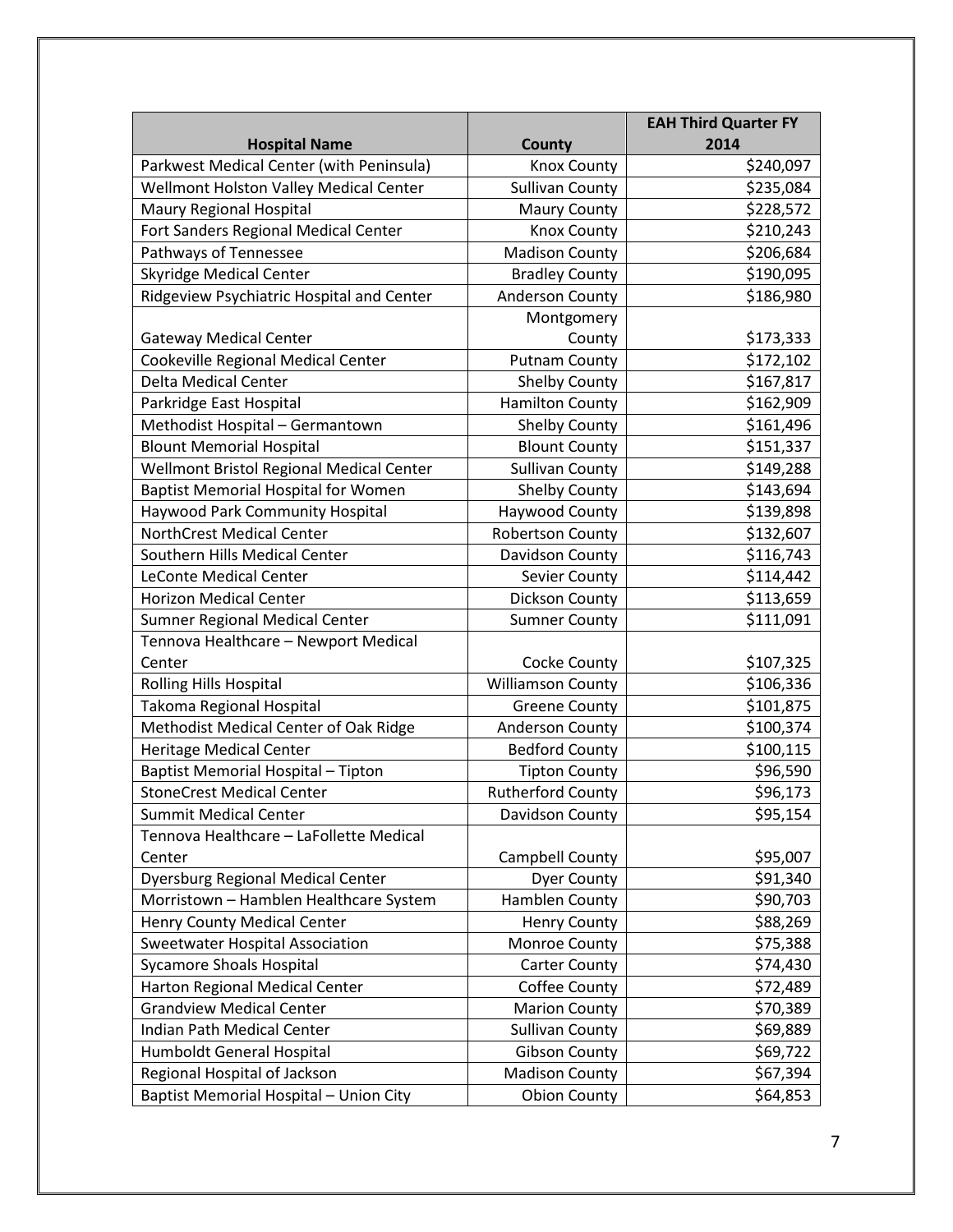|                                           |                         | <b>EAH Third Quarter FY</b> |
|-------------------------------------------|-------------------------|-----------------------------|
| <b>Hospital Name</b>                      | County                  | 2014                        |
| Lakeway Regional Hospital                 | Hamblen County          | \$63,581                    |
| Jellico Community Hospital                | Campbell County         | \$63,061                    |
| Wellmont Hawkins County Memorial Hospital | <b>Hawkins County</b>   | \$62,662                    |
| <b>Hardin Medical Center</b>              | <b>Hardin County</b>    | \$57,850                    |
| Crockett Hospital                         | Lawrence County         | \$57,727                    |
| <b>Athens Regional Medical Center</b>     | <b>McMinn County</b>    | \$56,895                    |
| River Park Hospital                       | <b>Warren County</b>    | \$56,164                    |
| Southern Tennessee Medical Center         | <b>Franklin County</b>  | \$54,845                    |
| Livingston Regional Hospital              | <b>Overton County</b>   | \$54,382                    |
| Tennova Healthcare - Jefferson Memorial   |                         |                             |
| Hospital                                  | Jefferson County        | \$52,578                    |
| Henderson County Community Hospital       | <b>Henderson County</b> | \$43,890                    |
| <b>McNairy Regional Hospital</b>          | <b>McNairy County</b>   | \$42,263                    |
| <b>Roane Medical Center</b>               | Roane County            | \$42,150                    |
| Skyridge Medical Center - Westside        | <b>Bradley County</b>   | \$41,596                    |
| <b>Bolivar General Hospital</b>           | Hardeman County         | \$36,846                    |
| McKenzie Regional Hospital                | <b>Carroll County</b>   | \$36,658                    |
| <b>Claiborne County Hospital</b>          | <b>Claiborne County</b> | \$36,244                    |
| Hillside Hospital                         | <b>Giles County</b>     | \$35,736                    |
| <b>Volunteer Community Hospital</b>       | <b>Weakley County</b>   | \$33,058                    |
| <b>Gibson General Hospital</b>            | <b>Gibson County</b>    | \$32,282                    |
| United Regional Medical Center            | Coffee County           | \$32,045                    |
| Jamestown Regional Medical Center         | <b>Fentress County</b>  | \$30,327                    |
| <b>Wayne Medical Center</b>               | <b>Wayne County</b>     | \$28,309                    |
| Methodist Healthcare - Fayette            | <b>Fayette County</b>   | \$28,166                    |
| Erlanger Health System - East Campus      | <b>Hamilton County</b>  | \$27,381                    |
| <b>DeKalb Community Hospital</b>          | DeKalb County           | \$25,765                    |
| Baptist Memorial Hospital - Huntingdon    | <b>Carroll County</b>   | \$20,365                    |
| White County Community Hospital           | <b>White County</b>     | \$16,800                    |
| Emerald - Hodgson Hospital                | Franklin County         | \$15,328                    |
| <b>TOTAL</b>                              |                         | \$25,000,000                |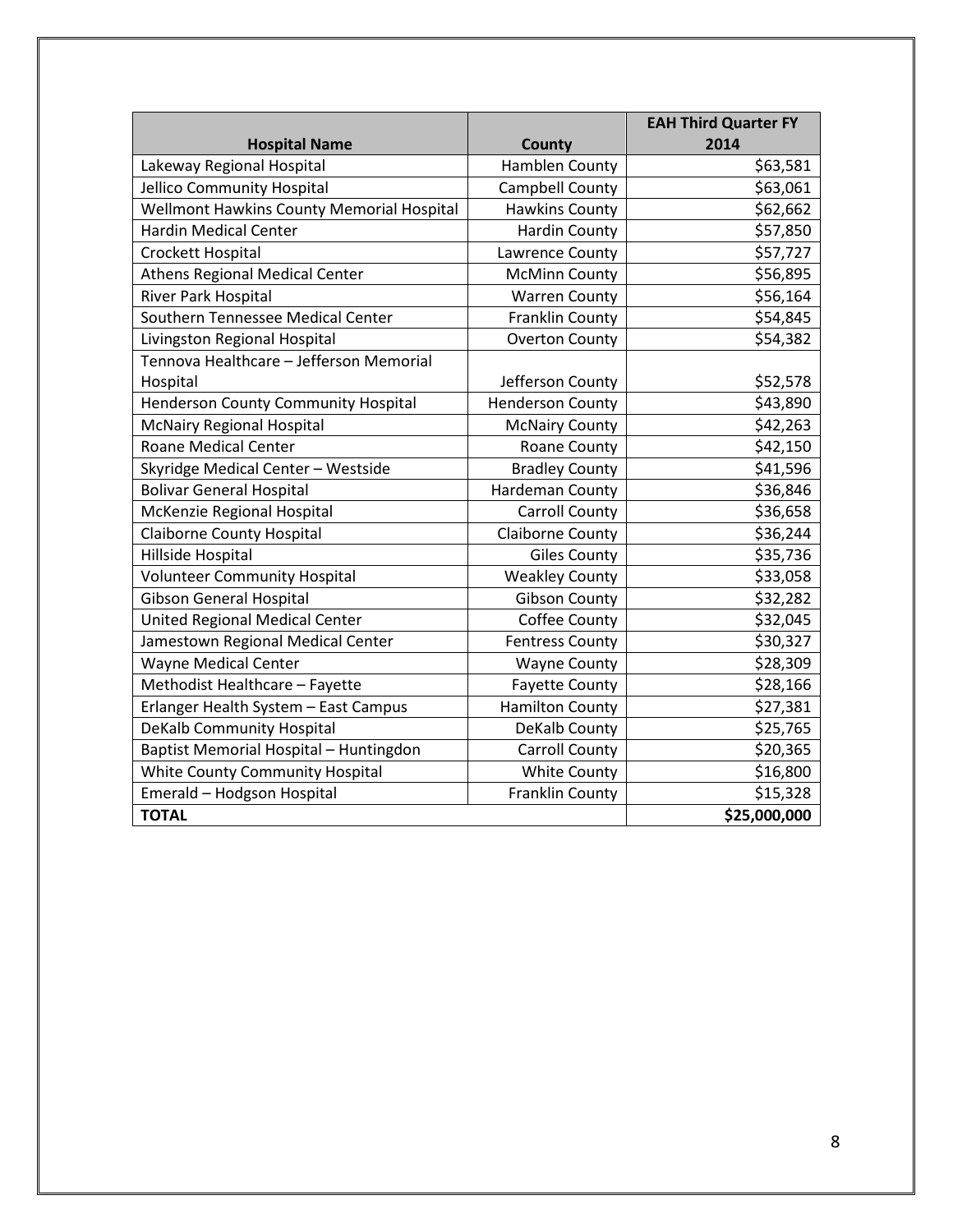## **Number of Recipients on TennCare and Costs to the State**

During the month of March 2014, there were 1,211,320 Medicaid eligibles and 19,488 Demonstration eligibles enrolled in TennCare, for a total of 1,230,808 persons.

Estimates of TennCare spending for the third quarter are summarized in the table below.

| <b>Spending Category</b> | 3rd Quarter*  |
|--------------------------|---------------|
| MCO services**           | \$966,070,400 |
| Dental services          | \$27,220,400  |
| Pharmacy services        | \$214,630,000 |
| Medicare "clawback"***   | \$27,842,600  |

*\*These figures are cash basis as of March 31 and are unaudited.*

 $\overline{a}$ 

*\*\*This figure includes Integrated Managed Care MCO expenditures.*

*\*\*\*The Medicare Part D clawback is money states are required to pay to the federal government to help offset costs the federal government incurs by covering the prescription benefit for enrollees who have both Medicare and Medicaid.*

## **Viability of MCCs in the TennCare Program**

**Claims payment analysis.** TennCare's prompt pay requirements may be summarized as shown below.

| <b>Entity</b> | <b>Standard</b>                                                      | <b>Authority</b>        |
|---------------|----------------------------------------------------------------------|-------------------------|
| <b>MCOs</b>   | 90% of clean claims for payment for services delivered to            | T.C.A. $§$ 56-32-126(b) |
| (non-CHOICES  | TennCare enrollees are paid within 30 calendar days of the           |                         |
| services)     | receipt of such claims.                                              |                         |
|               |                                                                      |                         |
|               | 99.5% of all provider claims are processed, and, if                  |                         |
|               | appropriate, paid within 60 calendar days of receipt.                |                         |
| <b>MCOs</b>   | 90% of clean electronically submitted Nursing Facility and           | TennCare contract       |
| (CHOICES      | applicable Home and Community Based Services claims <sup>6</sup> are |                         |
| services)     | processed and paid within 14 calendar days of receipt.               |                         |
|               |                                                                      |                         |
|               | 99.5% of clean electronically submitted Nursing Facility and         |                         |
|               | applicable Home and Community Based Services claims <sup>7</sup> are |                         |
|               | processed and paid within 21 calendar days of receipt.               |                         |

<span id="page-8-1"></span><span id="page-8-0"></span><sup>&</sup>lt;sup>6</sup> Excludes Personal Emergency Response Systems (PERS), assistive technology, minor home modifications, and pest control claims. Claims for delivery of these services are handled like general MCO claims.<br><sup>7</sup> Ibid.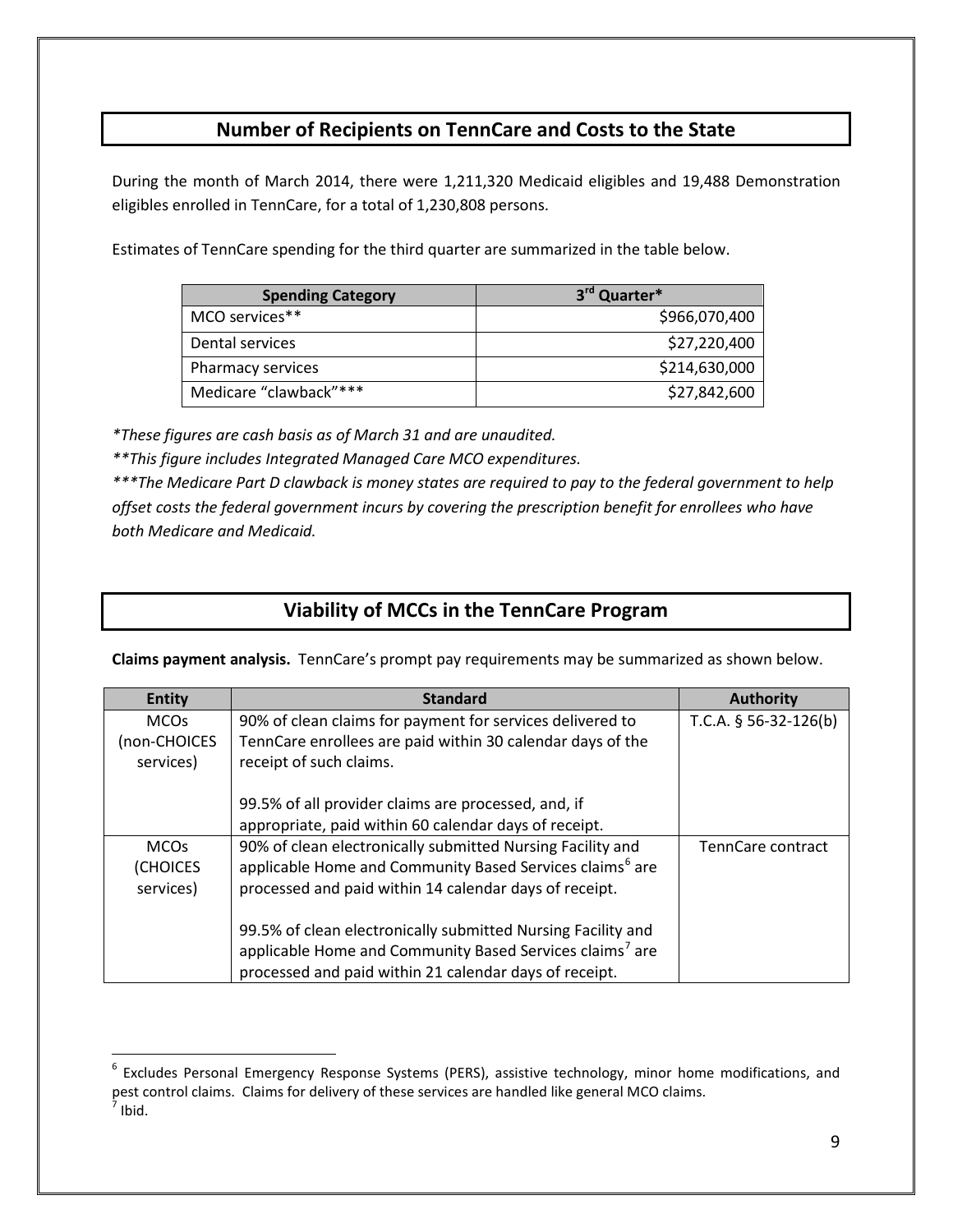| <b>Entity</b> | <b>Standard</b>                                              | <b>Authority</b>     |
|---------------|--------------------------------------------------------------|----------------------|
| <b>DBM</b>    | 90% of clean claims for payment for services delivered to    | TennCare contract    |
|               | TennCare enrollees are processed, and, if appropriate, paid  | and in accordance    |
|               | within 30 calendar days of the receipt of such claims.       | with T.C.A. § 56-32- |
|               |                                                              | 126(b)               |
|               | 99.5% of all provider claims are processed, and, if          |                      |
|               | appropriate, paid within 60 calendar days of receipt.        |                      |
| <b>PBM</b>    | 100% of all clean claims submitted by pharmacy providers are | TennCare contract    |
|               | paid within 10 calendar days of receipt.                     |                      |

The MCOs, the DBM, and the PBM are required to submit monthly claims data files of all TennCare claims processed to the Tennessee Department of Commerce and Insurance (TDCI) for verification of statutory and contractual prompt pay compliance. The plans are required to separate their claims data by TennCare Contract (i.e., East, Middle, or West Grand Region) and by subcontractor (e.g., claims processed by a vision benefits manager). Furthermore, the MCOs are required to identify separately non-emergency transportation (NEMT) claims in the data files. Finally, the MCOs are required to submit separate claims data files representing a subset of electronically submitted Nursing Facility and applicable Home and Community Based Services claims for CHOICES enrollees. TDCI then performs an analysis and reports the results of the prompt pay analyses by NEMT and CHOICES claim types, by subcontractor, by TennCare contract, and by total claims processed for the month.

If an MCO does not comply with the prompt pay requirements based on the total claims processed in a month, TDCI has the statutory authority to levy an administrative penalty of \$10,000 for each month of non-compliance after the first instance of non-compliance was reported to the plan. The TennCare Bureau can also assess liquidated damages pursuant to the terms of the Contractor Risk Agreement. If the DBM and PBM do not meet their contractual prompt pay requirements, only the TennCare Bureau can assess applicable liquidated damages against these entities.

**Net worth requirement.** By statute, the minimum net worth requirement for each TennCare MCO is calculated based on premium revenue for the most recent calendar year, as well as any TennCare payments made to the MCO that are not reported as premium revenue.

During this quarter, the MCOs submitted their 2013 National Association of Insurance Commissioners (NAIC) Annual Financial Statements. As of December 31, 2013, TennCare MCOs reported net worth as indicated in the table below. $8$ 

| MCO                  | <b>Net Worth</b> | Reported         | Excess/      |
|----------------------|------------------|------------------|--------------|
|                      | Requirement      | <b>Net Worth</b> | (Deficiency) |
| Amerigroup Tennessee | \$17,550,992     | \$108,075,136    | \$90,524,144 |

<span id="page-9-0"></span><sup>&</sup>lt;sup>8</sup> The "Net Worth Requirement" and "Reported Net Worth" figures in the table are based on the MCOs' companywide operations, not merely their TennCare operations. Amerigroup, for instance, operates a Medicare Advantage Plan in Middle Tennessee, while UnitedHealthcare has several lines of business in Illinois, Iowa, Virginia, and Tennessee. Volunteer State Health Plan, by contrast, conducts only TennCare business.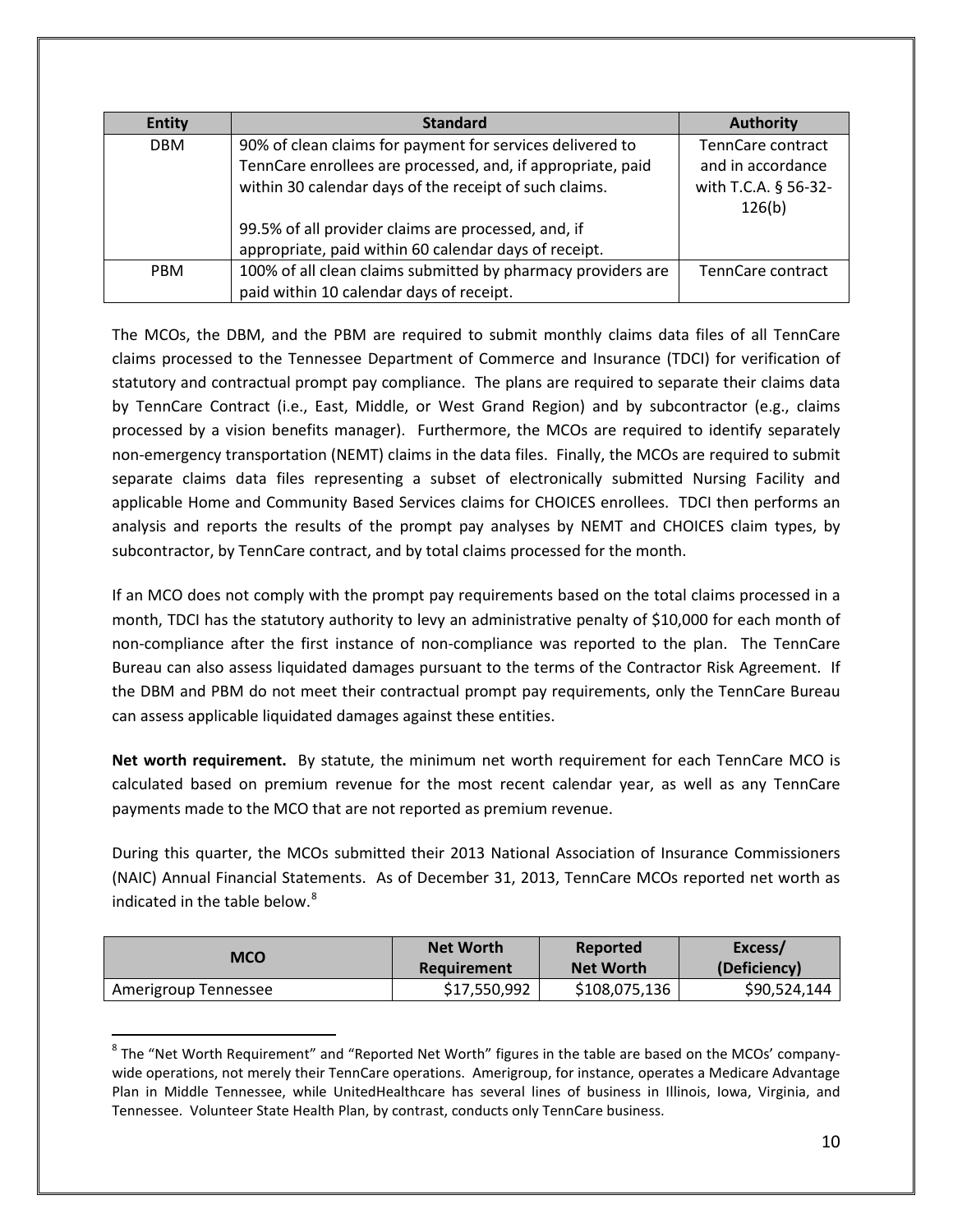| <b>MCO</b>                                                                           | <b>Net Worth</b><br>Requirement | Reported<br><b>Net Worth</b> | Excess/<br>(Deficiency) |
|--------------------------------------------------------------------------------------|---------------------------------|------------------------------|-------------------------|
| UnitedHealthcare Plan of the River<br>(UnitedHealthcare Community<br>Valley<br>Plan) | \$64,885,278                    | \$513,401,130                | \$448,515,852           |
| Volunteer State Health Plan (BlueCare<br>& TennCare Select)                          | \$34,942,038                    | \$256,869,320                | \$221,927,282           |

All TennCare MCOs met their minimum net worth requirements as of December 31, 2013.

## **Success of Fraud Detection and Prevention**

The mission of the Tennessee Office of Inspector General (OIG) is: *To identify, investigate, and prosecute persons who commit fraud or abuse against the TennCare program and to recoup money owed to the State of Tennessee.* The OIG staff receives case information from a variety of sources, including local law enforcement, the TennCare Bureau, Health Related Boards (HRB), the Department of Human Services (DHS), other state agencies, health care providers, Managed Care Contractors (MCCs), and the general public via the OIG website, fax, written correspondence, and phone calls to the OIG hotline. The statistics for the third quarter of Fiscal Year 2014 are as follows:

### **TennCare Fraud & Abuse: Cases Received[9](#page-10-0)**

|                             | Quarter |
|-----------------------------|---------|
| <b>TennCare Fraud Cases</b> | 3.147   |
| TennCare Abuse Cases*       | 2,995   |

*\* Abuse cases may be referred to the appropriate Managed Care Contractor (MCC), the TennCare Bureau, or DHS for further review/action.*

## **Criminal Court: Fines & Costs Imposed**

|                                  | Quarter                                      |
|----------------------------------|----------------------------------------------|
| <b>Court Fines</b>               | \$20,550                                     |
| <b>Court Costs &amp; Taxes</b>   | \$6,041                                      |
| <b>Court Ordered Restitution</b> | \$68,354 (a 116% increase from last quarter) |
| Drug Funds/Forfeitures           | \$4,094                                      |

<span id="page-10-0"></span> $9$  The substantial rise in the number of fraud cases (a 24% increase) and abuse cases (a 273% increase) received during the January-March 2014 quarter coincides with a variety of networking and outreach efforts initiated by the OIG, including the letters to law enforcement described below, distribution of electronic and paper posters throughout the state, and collaboration with the Tennessee Department of Human Services on cases involving food stamp fraud.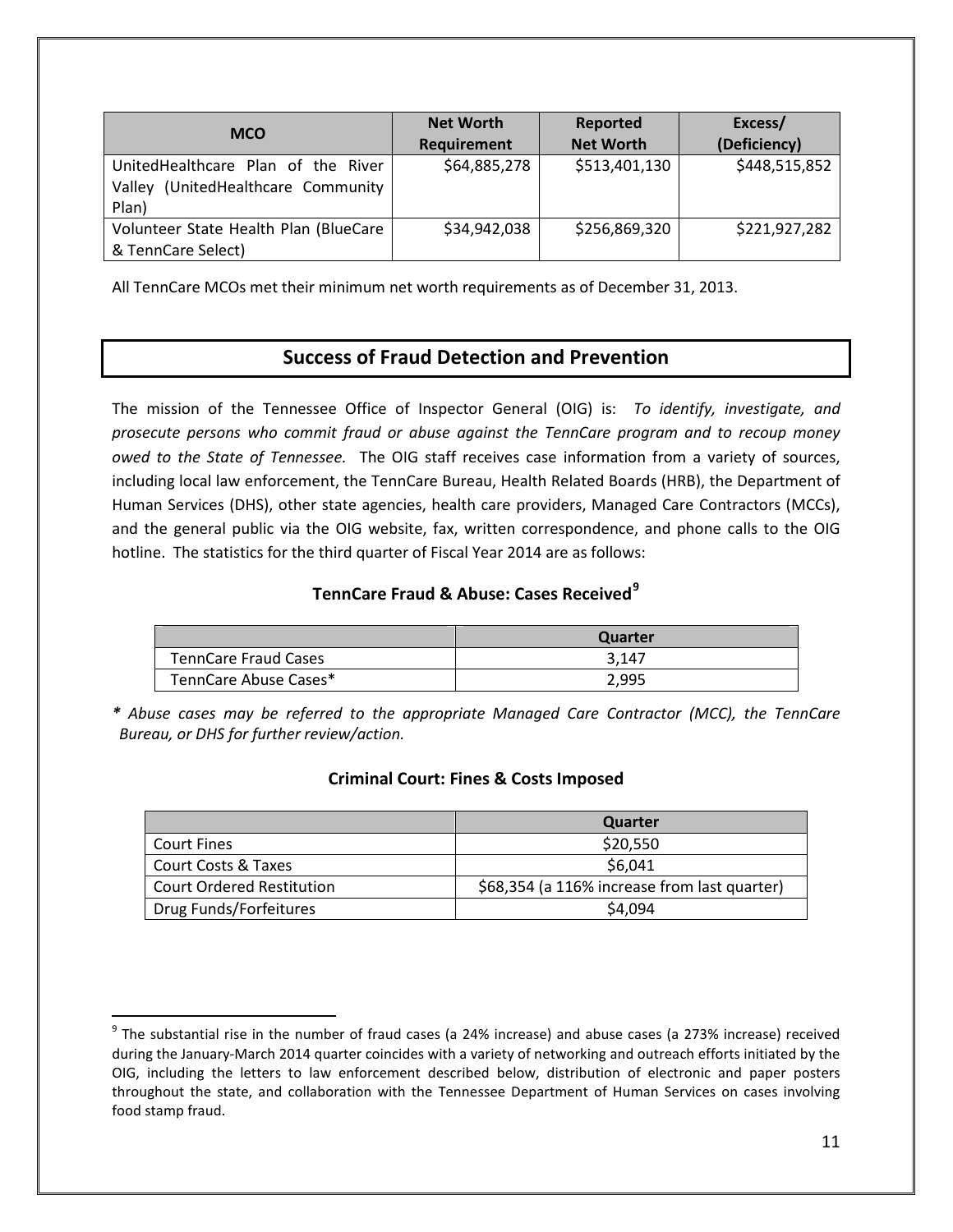The OIG aggressively pursues enrollees who have committed fraud or abuse against the TennCare program. The primary criminal case types are: prescription drug cases (drug diversion, drug seekers, doctor shopping, and forging prescriptions), child not in the home, reporting a false income, access to other insurance when one is enrolled in an "uninsured" category, and ineligible individuals using a TennCare card. The 50 individuals arrested during the January-March 2014 quarter were charged with a total of 169 criminal counts via Grand Jury indictments.

### **Arrest Totals**

|                           | Quarter | <b>Grand Total to Date</b><br>(since creation of OIG in July 2004) |
|---------------------------|---------|--------------------------------------------------------------------|
| Individuals Arrested      | 50      | 2.076                                                              |
| Criminal Counts / Charges | 169     | 6.527                                                              |

#### **OIG Case Recoupment & Civil Court Judgments**

|                                                | Quarter   |
|------------------------------------------------|-----------|
| Consent Orders & Civil Judgments <sup>10</sup> | \$205,077 |

#### **Recommendations for Review**

|                                                        | Quarter  |
|--------------------------------------------------------|----------|
| $\mid$ Recommended TennCare Terminations <sup>11</sup> |          |
| Potential Savings <sup>12</sup>                        | \$69,471 |

During the January-March 2014 quarter, the OIG had two Special Agents working with the Social Security Administration's (SSA's) Cooperative Disability Investigations (CDI) Unit. CDI's mission is to combat fraud by investigating questionable statements and activities of claimants, medical providers, interpreters, or other service providers who facilitate or promote disability fraud at the state and/or federal level. The work of the CDI Unit supports the strategic goal of ensuring the integrity of Social Security programs with a zero tolerance for fraud and abuse. This work ties in closely with the OIG's mission of stopping TennCare fraud. In February, the two OIG Special Agents received a commendation and plaque for the OIG CDI Case of the Month Award based on "an outstanding case that is a tribute to your excellent work in preventing SSA fraud, waste, and abuse."

<span id="page-11-0"></span> $10$  This total reflects dollars identified for recoupment by the OIG in such non-criminal contexts as civil cases,

<span id="page-11-1"></span>administrative hearings, and voluntary reimbursements to TennCare.<br><sup>11</sup> Recommendations that enrollees' TennCare coverage should be terminated are sent to the TennCare Bureau for review and determination of appropriate action. These recommendations are based on information received and reviewed by the OIG. The Bureau determines whether these referrals meet the criteria for termination.<br><sup>12</sup> Savings are determined by multiplying the number of enrollees whose coverage would be terminated, assuming

<span id="page-11-2"></span>all of the State's criteria for termination are met, by the average annual cost per enrollee for MCO, pharmacy, and dental services (currently, \$3,656.39).